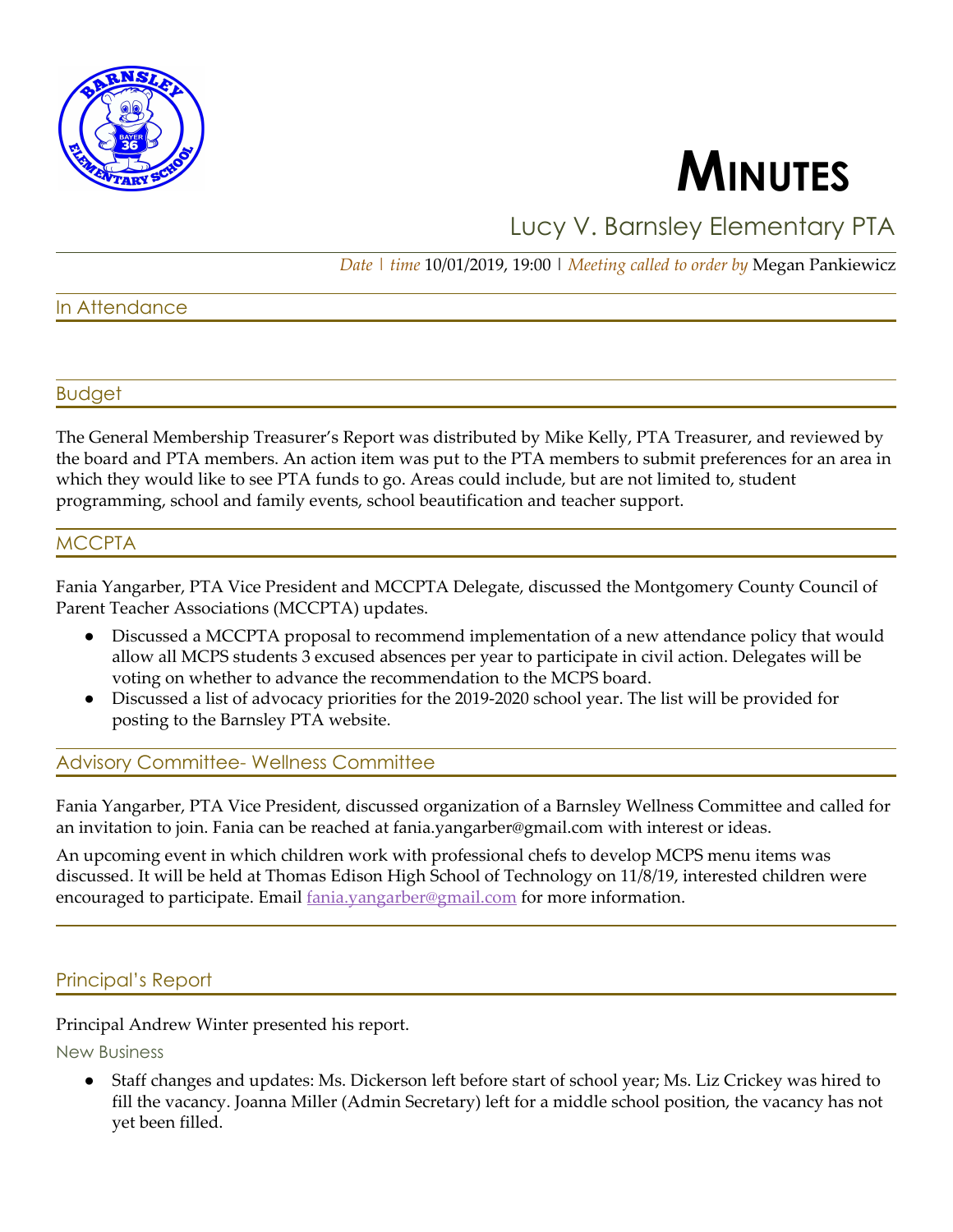- PBIS (Positive Behavior Interventions and Supports): program has been updated this year to the ABC's: Act Safely, Be Respectful and Responsible, and Commit to Learning. Students can earn Bayer Bucks for positive behavior to put towards incremental rewards. Class rewards have remained the same
- School Improvement Plan (SIP): Mr. Winter discussed the SIP requirements and goals. A SIP draft has been submitted.

# Committee Reports

Committee reports

- Communications
	- o Julia Lee, Communications Chair, discussed updates to the Barnsley PTA website, encouraged families to like the Barnsley PTA Facebook page to enhance communication.
- Membership
	- o Participation in the PTA directory through AtoZ Connect was discussed by Margaret Davis, Membership Chair. Direct invitations will be sent to K, 1 and 2 grade families. Members proposed that invitations also be sent to the grade 4 Center and GTLD families as well.
- Ways & Means
	- o Roxie Hill, VP of Ways and Means discussed spiritwear. PTA will be moving to a new digital ordering system online, products will then be shipped to the school and distributed to families. This will allow for more product options. Requests were made from members for car magnets and coffee mugs. Online order dates will be hard deadlines, these dates will be communicated in the future.
	- o The Buy Nothing Campaign was discussed, dates for the campaign are planned from 10/21/19 to 11/8/2019.
	- o Restaurant Nights were discussed. Roxie Hill, VP of Ways & Means. Reported that the 2018-2019 school year Chuck-E-Cheese and Zava Zone fundraisers were successful, and suggests continuing community type fundraiser events again this year.

#### Announcements

- Megan Pankiewicz encouraged members and guests to volunteer for PTA events via the sign-up genius, which will be posted to the PTA website. Requested volunteers for grade level liaison parents who help communicate teachers' needs with PTA; assist teachers with coordinating grade level events; communicate with parents of the grade level.
- Sara Williams, Spooktacular Chair, announced event will be held 10/26/19 6-8pm, and entrance fees will be \$5 per family. Call was made for event volunteers; a Sign-Up Genius will be posted.
- Meredith Calvarese, Yearbook Chair, requests photos for the 2019-2020 yearbook. Photos can be emailed to lvbesyearbook@gmail.com, for submitted online using the following instructions: Go to: https://images.schoolannualonline.com/login • If it does not automatically log you into the site, enter username: 414553672 • Browse to select the photo(s) you wish to upload. • Enter information about the photo and provide contact information in case the staff needs additional information. • Click "Upload Chosen Images".
- Potential options for cultural arts enrichment were proposed from Jen Burns, Cultural Arts Chair, members were asked to indicate via written note on a provided note card which acts they would prefer.
- Box Tops for Education program was discussed by Priscilla Paez-Bernal, Box Tops Coordinator. Forms for Box Top submissions will be going home with children from school. Discussed the digital option for submitting through the Box Tops for Education App. Account can be created through the app, grocery store receipts can be scanned within 14 days of purchase, and box tops will automatically be applied to the school of choice.